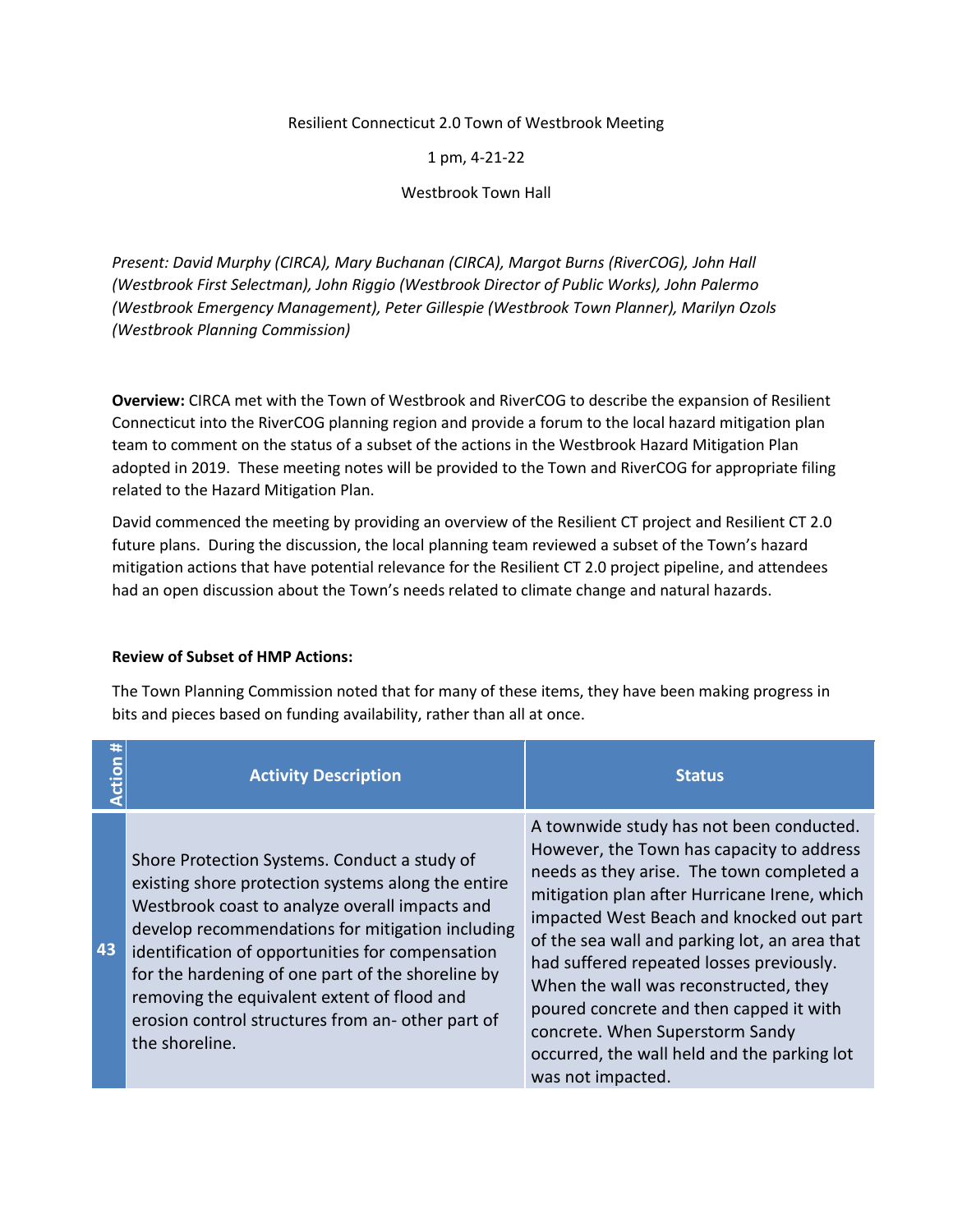| 59 | SHORELINE PROTECTION. Employ Living Shoreline<br>solutions for select areas including low wave<br>energy environments such as tidal marsh borders<br>and river mouths.                                                                                                                                                           | This is an ongoing goal. The LIS-funded<br>plan*, if awarded, can help advance this.                                                                                                                                                                                                                                                                                                                                                                                                                                                                                                               |
|----|----------------------------------------------------------------------------------------------------------------------------------------------------------------------------------------------------------------------------------------------------------------------------------------------------------------------------------|----------------------------------------------------------------------------------------------------------------------------------------------------------------------------------------------------------------------------------------------------------------------------------------------------------------------------------------------------------------------------------------------------------------------------------------------------------------------------------------------------------------------------------------------------------------------------------------------------|
| 66 | SHORELINE PROTECTION. Evaluate the technical<br>feasibility of constructing dunes and berms.                                                                                                                                                                                                                                     | Half of the dunes were previously lost due<br>to storm damage. Restoring the habitat and<br>the dunes is an ongoing concern. Some<br>work to restore grasses has occurred. The<br>LIS-funded plan, if awarded, can help<br>advance this.                                                                                                                                                                                                                                                                                                                                                           |
| 40 | West Beach Dune Restoration. Evaluate potential<br>alternatives for the restoration of dunes along<br>West Beach to develop solutions that will renew<br>the coastal beach and dune system, provide storm<br>damage protection for residents, increase flood<br>control for adjacent properties, and restore a Town<br>resource. | Some restoration work has occurred in the<br>past using FEMA funds after Superstorm<br>Sandy, but no recent work has been done<br>due to a lack of funding. This is an ongoing<br>concern. Future grant applications (see LIFF<br>discussion later) may help to address this<br>goal given the emphasis on nature-based<br>solutions.                                                                                                                                                                                                                                                              |
| 31 | Evaluate publicly owned and managed outfalls and<br>outlets along the shoreline of Westbrook to<br>identify infrastructure that would benefit from the<br>installation of backflow prevention (e.g. tide gates,<br>check valve)                                                                                                  | Old Mail Trail has a valve that was installed<br>in 2000, but several other areas still don't<br>have backflow prevention infrastructure.<br>The largest pipe in Westbrook (which<br>outlets the whole center of Westbrook and<br>the area behind the post office), outfalls on<br>Middle Beach and does not have a valve.<br>This pipe was replaced around 1996, at<br>which point it was moved from the east side<br>of the Middle Beach stone jetty to the west<br>side of the jetty. Public Works has to dig this<br>out a few times a year when it becomes<br>blocked with shifting sandbars. |
| 36 | Land Acquisition (Near-term): Identify and<br>prioritize areas for the purchase wetlands and<br>other flood prone open space to enhance natural<br>resources while improving coastal resiliency and<br>flood retention.                                                                                                          | No land acquisition has happened in the last<br>few years.                                                                                                                                                                                                                                                                                                                                                                                                                                                                                                                                         |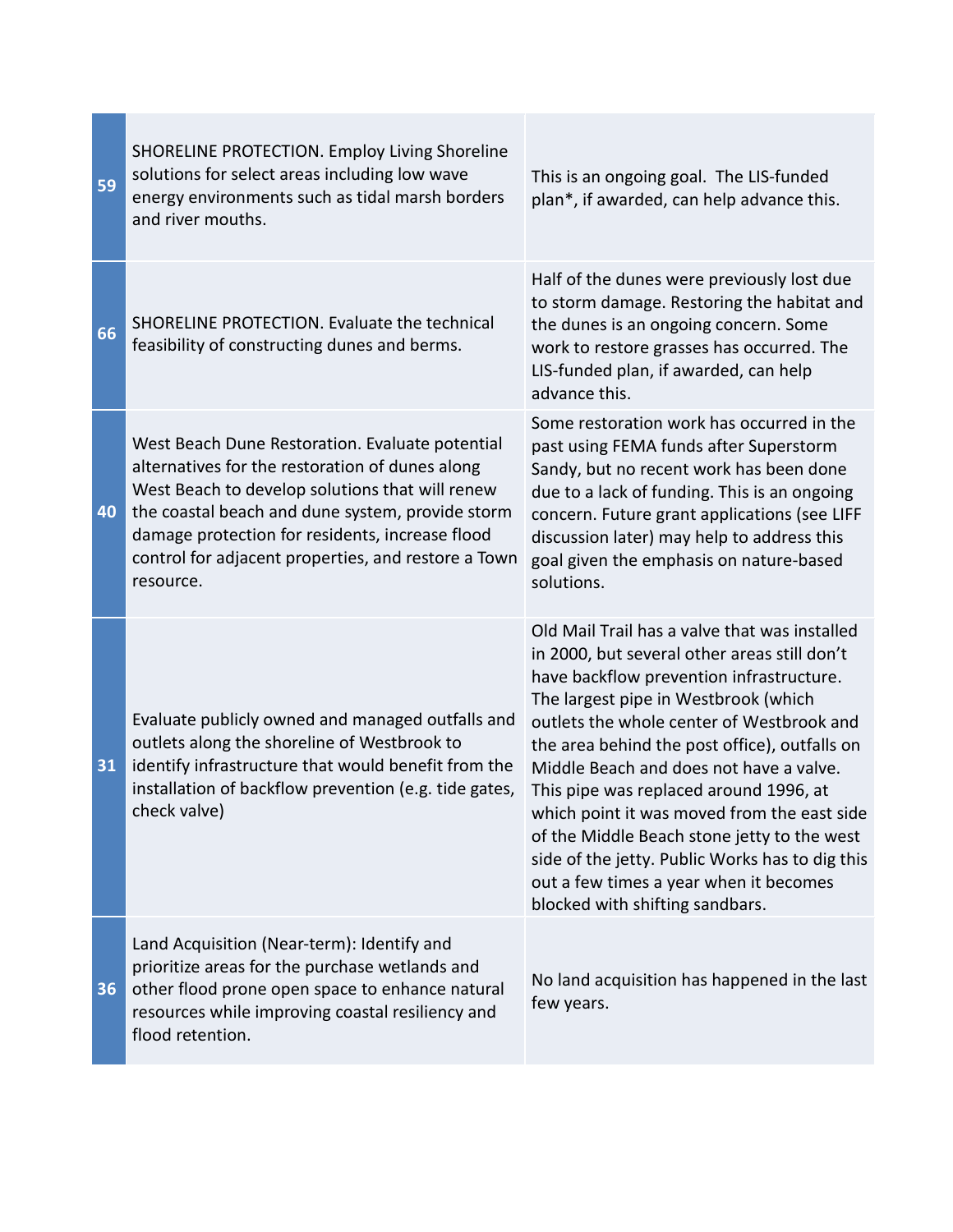| 39 | Encourage Repetitive Loss Property Owners to<br>pursue flood mitigation funding for actions such as<br>elevation or acquisition of structures where<br>appropriate on a voluntary basis                                                                                                                                                                                                                                                                                                                                                                                                                                                                                                                                                                                                                                 | No acquisitions have occurred in the last<br>few years. Elevations are more common as<br>an approach.                                                                                                                                                                                                                                                                                                                                                                                                                                 |
|----|-------------------------------------------------------------------------------------------------------------------------------------------------------------------------------------------------------------------------------------------------------------------------------------------------------------------------------------------------------------------------------------------------------------------------------------------------------------------------------------------------------------------------------------------------------------------------------------------------------------------------------------------------------------------------------------------------------------------------------------------------------------------------------------------------------------------------|---------------------------------------------------------------------------------------------------------------------------------------------------------------------------------------------------------------------------------------------------------------------------------------------------------------------------------------------------------------------------------------------------------------------------------------------------------------------------------------------------------------------------------------|
| 44 | Grove Beach Flood Mitigation/ Wetland Study.<br>Conduct a comprehensive hydraulics/hydrology<br>study to identify the cause of flooding and to<br>recommend mitigation measures that focus on<br>reducing flooding within the area. The study will<br>focus on improving watershed connectivity by<br>increasing culvert sizes and improving wetland<br>holding capacity and natural function. The study<br>will evaluate the need for wetland restoration<br>including: fragmentation caused by human activity,<br>the effects of surrounding impervious surfaces,<br>and the presence of non-native invasive species.                                                                                                                                                                                                 | The study has not been completed, but the<br>Grove Beach area continues to be an area of<br>flooding concern.<br>The Public Works Director noted that he has<br>worked for the town since 1983 and back<br>then, Grove Beach would flood 1 or 2 times<br>each year. Now it floods up to 40 times per<br>year. Old Mail Trail also floods, and<br>sometimes has up to a foot of water on the<br>road. This flooding cannot be solved by<br>drainage measures                                                                           |
| 48 | Conduct a roadway emergency access and<br>evacuation planning study to develop conceptual<br>plans and prioritization for pursuing engineering,<br>design and construction funding of roadways<br>identified in the 2014 HMP Update. Roadways<br>should include: 1) Willard Ave. Bypass; 2) Boston<br>Post Road (Route 1); 3) Coral Sands-Dolphin,<br>Striper, Tarpon; 4) West Beach-Seaside Ave.; 5)<br>Middle Beach Salt Is- land Rd., Pepperidge, Stokes,<br>Gerard; 6) Little Stannard Beach Rd.; 7) Stannard<br>Beach-Second Avenue; 8) Old Kelsey Point Rd.; 9)<br>Chapman Beach Rd./Walden Dr.; 10) Hammock<br>Rd.; 11) Doc's Hill Rd.;12) Old Clinton Rd. (Rte.<br>145); 13) McVeagh & Toby Hill Rd.; 14) Meeting<br>House Ln.; 15) Pond Meadow Rd.; 16) E. Pond<br>Meadow Rd.; 17) Stevenstown Rd. (Route 145) | The Town has not embarked on a road<br>elevation program. This might make sense<br>while other projects are underway. For<br>example, new water mains were installed in<br>Striper, Dolphin, and Tarpon Roads<br>approximately 8-10 years ago, at which<br>point there was a discussion about raising<br>the roads. In the end they were replaced at<br>the same height, as the driveways and the<br>houses are also low. Private properties are<br>extremely low-lying in these areas, and they<br>flood as frequently as the roads. |
| 55 | Salt Island Overlook Habitat Restoration - Develop<br>& Implement Forest Tree Planting Plan for Salt<br>Island Overlook to restore a coastal forest habitat<br>and increase coastal storm resiliency.                                                                                                                                                                                                                                                                                                                                                                                                                                                                                                                                                                                                                   | The garden club has been working in this<br>area, as part of the Odell Open Space.                                                                                                                                                                                                                                                                                                                                                                                                                                                    |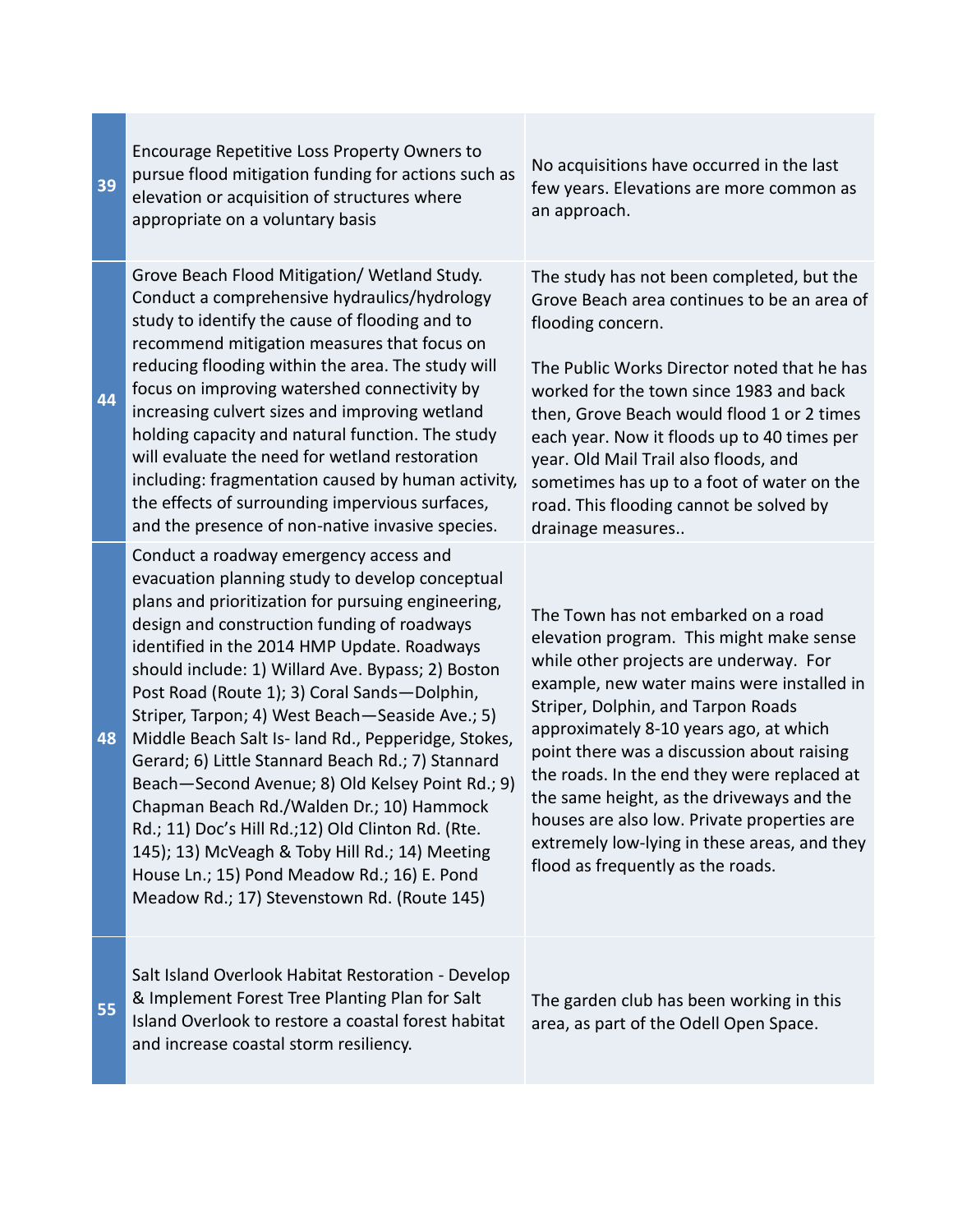

The Public Works garage is not in the flood zone, although one fire station is low-lying and at risk. The generator at the fire station has been upgraded with more capacity. Westbrook's main shelter is the Daisy Ingraham Elementary School, with the high school as the back-up shelter. The schools are not air-conditioned, so they can be used for warming but not for cooling. The town does not have an official cooling center, but if needed they could use areas in the town hall, including the downstairs senior center. The town hall generator can support cooling the building. The town hasn't received many requests for cooling assistance yet, but this may be more of a concern in the future if Eversource has rolling blackouts.

## **Open Discussion:**

- \*Clinton, Westbrook, and Old Saybrook have agreed that they need to do a more detailed and comprehensive vulnerability and risk assessment to support a resilience plan for the three communities. While the Old Saybrook Coastal Resilience Plan includes a very detailed risk assessments, it stopped short of identifying specific recommended actions. The three towns are submitting a request for LIFF funding in May 2022; goals for this funding include the creation of a resilience plan for the three towns, the prioritization of projects, and the identification of actions that can be undertaken easily. Nature-based solutions will be emphasized, which is consistent with the grant program goals.
	- $\circ$  David asked if the three towns will be taking the same approach. Peter said that Clinton and Westbrook have more work to do to get to Old Saybrook's level in terms of preparation. There may be multi-town benefits.
	- o Westbrook's goal for this new assessment is to get to the plan and project stage, rather than stop at the study stage.
	- $\circ$  If possible, CIRCA would love to stay in touch about this 3-town plan as it progresses.
- There is one railroad underpass that has a drainage issue due to clogging. However, alternate egress is available.
- Dune projects Westbrook has completed these in the past, but further needs remain (see items 66 and 40).
- Years ago there was a process for mosquito control that involved special equipment (from Madison and elsewhere) used to clean out drainage ditches (tractor/backhoe that would remove and spread vegetation that was stuck), which worked to keep everything flowing. This process stopped in the early 90s, and impeded flow and tidal flushing is believed more of an issue now. This clearing was previously funded by the DEEP. It is possible that this process was halted for environmental reasons; CIRCA will look into this.